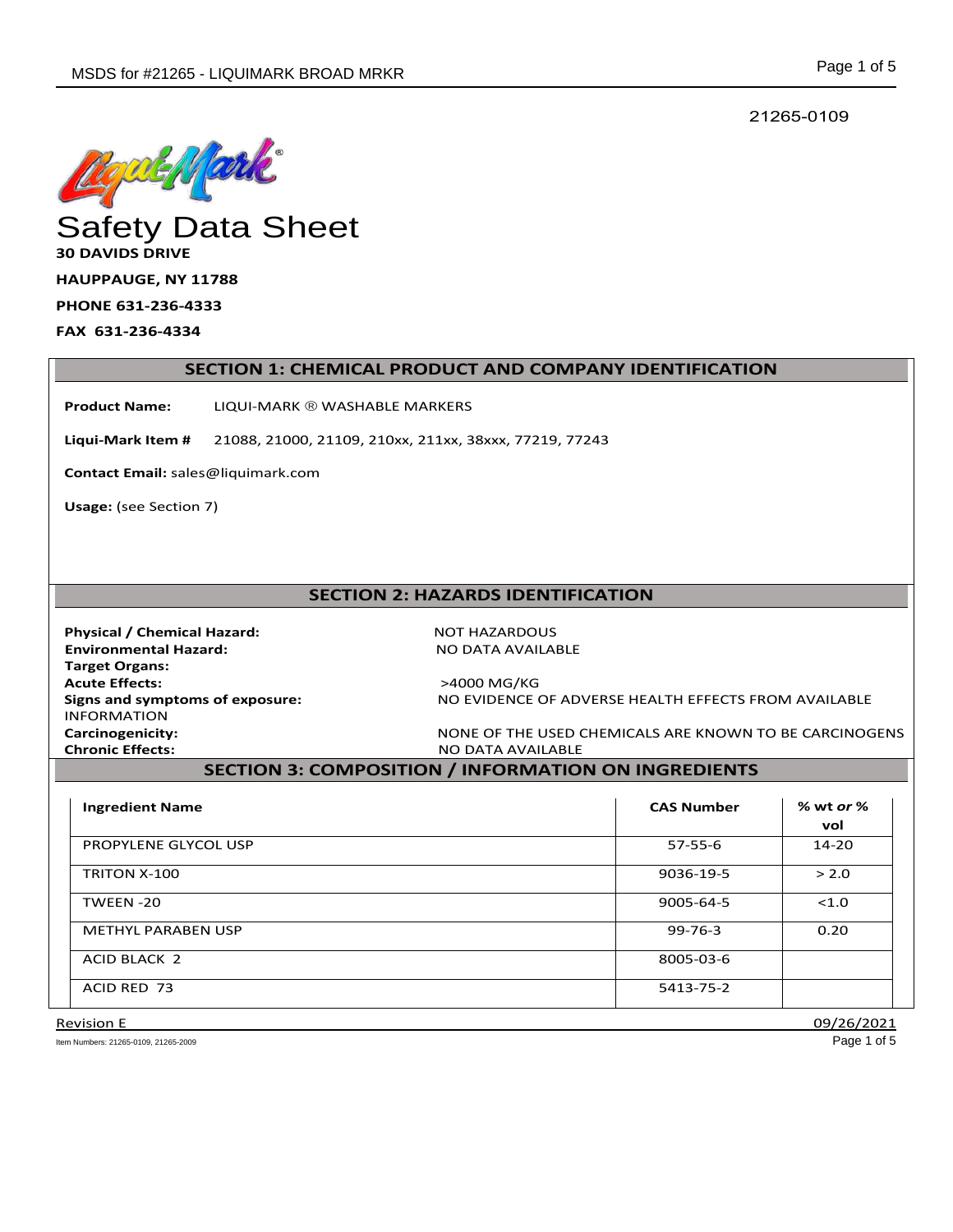| <b>ACID YELLOW 23</b>                | 1934-21-0 |       |
|--------------------------------------|-----------|-------|
| <b>ACCESS VIOLET 1967</b>            |           |       |
| <b>ACCESS BLUE 96</b>                |           |       |
| <b>ACCESS RED ST</b>                 |           |       |
| <b>PALMER SCARLET RED</b>            |           |       |
| <b>ACID BLUE 9</b>                   | 3844-45-9 |       |
| PALMER FLUORESCENT RED               |           |       |
| <b>ACID BLACK 1</b>                  | 1064-48-8 |       |
| <b>PALMER BLACK</b>                  |           |       |
| POLYETHYLENE GLYCOL 3350             | 25322-683 |       |
| NON-HAZARDOUS INGREDIENTS            |           | 60-75 |
|                                      |           |       |
| <b>SECTION 4: FIRST AID MEASURES</b> |           |       |

#### **Inhalation:** REMOVE TO FRESH AIR, KEEP PATIENT WARM AND AT REST; IF BREATHING IS IRREGULAR OR STOPPED ADMINISTER ARTIFICIAL RESPIRATION; IF UNCONSCIOUS PLACE IN RECOVERY POSITION AND SEEK MEDICAL ADVICE. **Eyes:** FLUSH WITH PLENTY OF COOL WATER FOR AT LEAST15 MINUTES, HOLDING EYELIDS APART FOR THOROUGH IRRIGATION. IN CASE OF REMAINING IRRITATION SEEK MEDICAL ATTENTION. **Skin:** Wash affected area thoroughly with soap and water. If any irritation develops, consult a Physician.

 **Ingestion:** GIVE TWO GLASSES OF WATER AND INDUCE VOMITING. CALL A PHYSICIAN.

*After first aid, get appropriate in plant, paramedic, or community medical support.*

## **SECTION 5: FIRE FIGHTING MEASURES**

| Flash Point F(C):                               | 500 DEG F                                    |
|-------------------------------------------------|----------------------------------------------|
| <b>Flash Point Method:</b>                      | <b>COC</b>                                   |
| <b>Auto ignition Temperature:</b>               | N/A                                          |
| <b>Extinguishing Media:</b>                     | FOAM, CO2, POWDERS, WATER SPRAY              |
| <b>Special protective Equipment:</b>            | N/A                                          |
| <b>Unusual Fire &amp; Explosion Procedures:</b> | <b>NONE</b>                                  |
| <b>Fire Fighting Instructions:</b>              | N/A IN THE AMOUNT OF DYE USED IN FORMULATION |
|                                                 |                                              |

Item Numbers: 21265-0109, 21265-2009 Page 2 of 5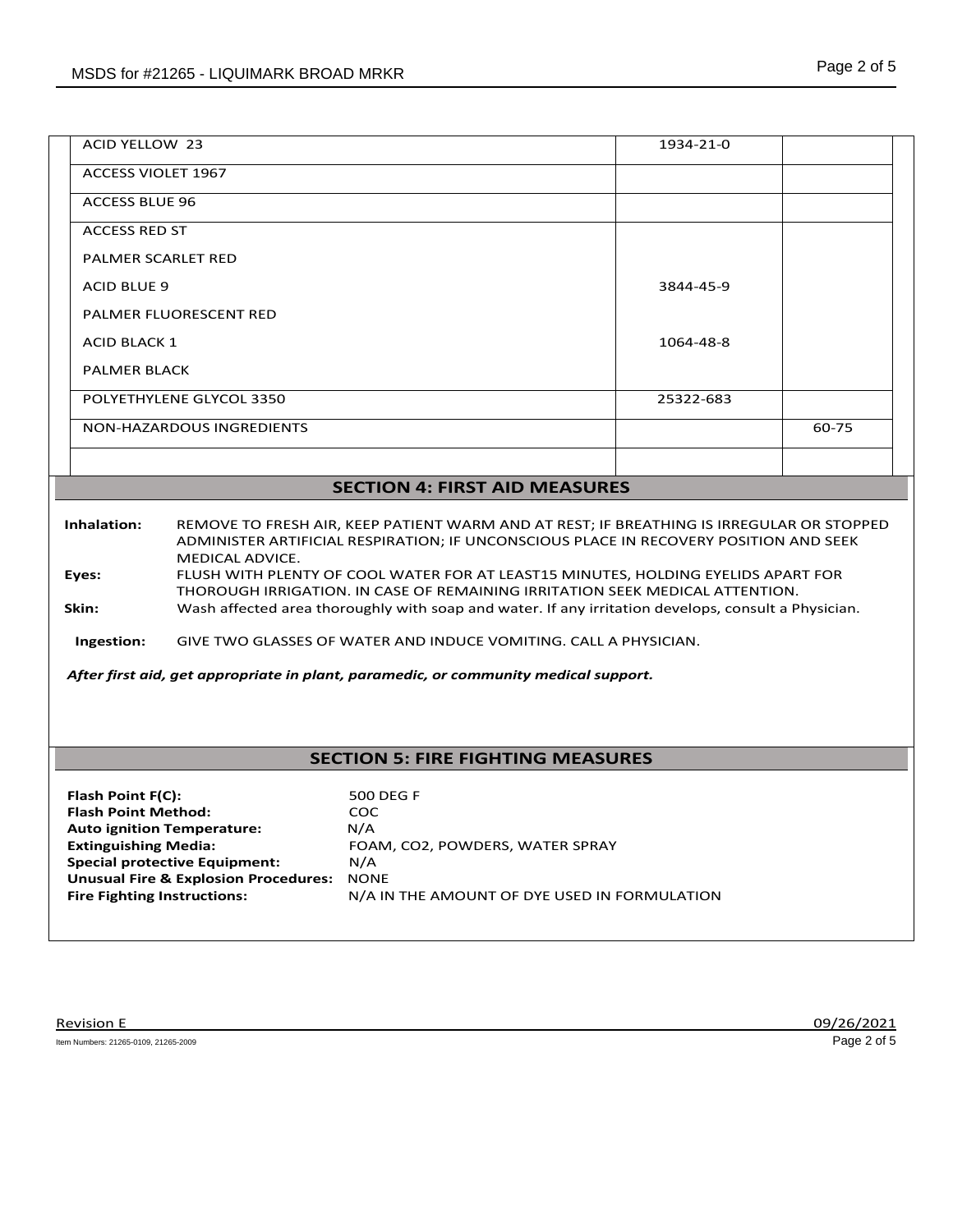#### **SECTION 6: ACCIDENTAL RELEASE MEASURES**

**Personal Precautions:** Avoid any uncontrolled release of material.

**Spills / Leaks:** Where spills are possible, a comprehensive spill response plan should be developed and implemented. Steps to be taken if material is released or spilled are as follows: Utilize recommended protective clothing and equipment. Spills should be swept by using an absorbent dust control product and placed in containers. Spill area can be washed with water. Collect water for approved disposal. In the event of an uncontrolled release of this material, the user should determine if the release is reportable under applicable laws and regulations.

THIS PRODUCT IS NOT HAZARDOUS AS DEFINED BY HAZARDOUS COMMUNI- CATION STANDARD. HOWEVER, AS WITH ALL CHEMICAL; HANDLE WITH CARE AVOID EYE & SKIN CONTACT.

#### **SECTION 7: HANDLING & STORAGE**

**Handling:** HANDLE WITH REASONABLE CARE.

**Storage:** KEEP CONTAINER TIGHTLY CLOSED, PROTECT FROM THE INFLUENCE OF WEATHER.

**Storage Class:** 

- **CSR Information:** Consistent with known Exposure Scenario
- **Envir. Handling:** See section 12

### **SECTION 8: EXPOSURE CONTROLS / PERSONAL PROTECTION**

| <b>Engineering Controls:</b>    | <b>NOT NECESSARY</b>                                    |
|---------------------------------|---------------------------------------------------------|
| <b>Ventilation:</b>             | LOCAL EXHAUST                                           |
| <b>Administrative Controls:</b> |                                                         |
| <b>Respiratory Protection:</b>  | NOT NECESSARY, GOOD ROOM VENTILATION IS SUFFICIENT      |
| <b>Protective Equipment</b>     | RUBBER / PLASTIC GLOVES AND PROTECTIVE GLASSES          |
| <b>Safety Stations</b>          | PAY ATTENTION TO THE USUAL RULES FOR HANDLING CHEMICALS |
|                                 |                                                         |

Item Numbers: 21265-0109, 21265-2009 Page 3 of 5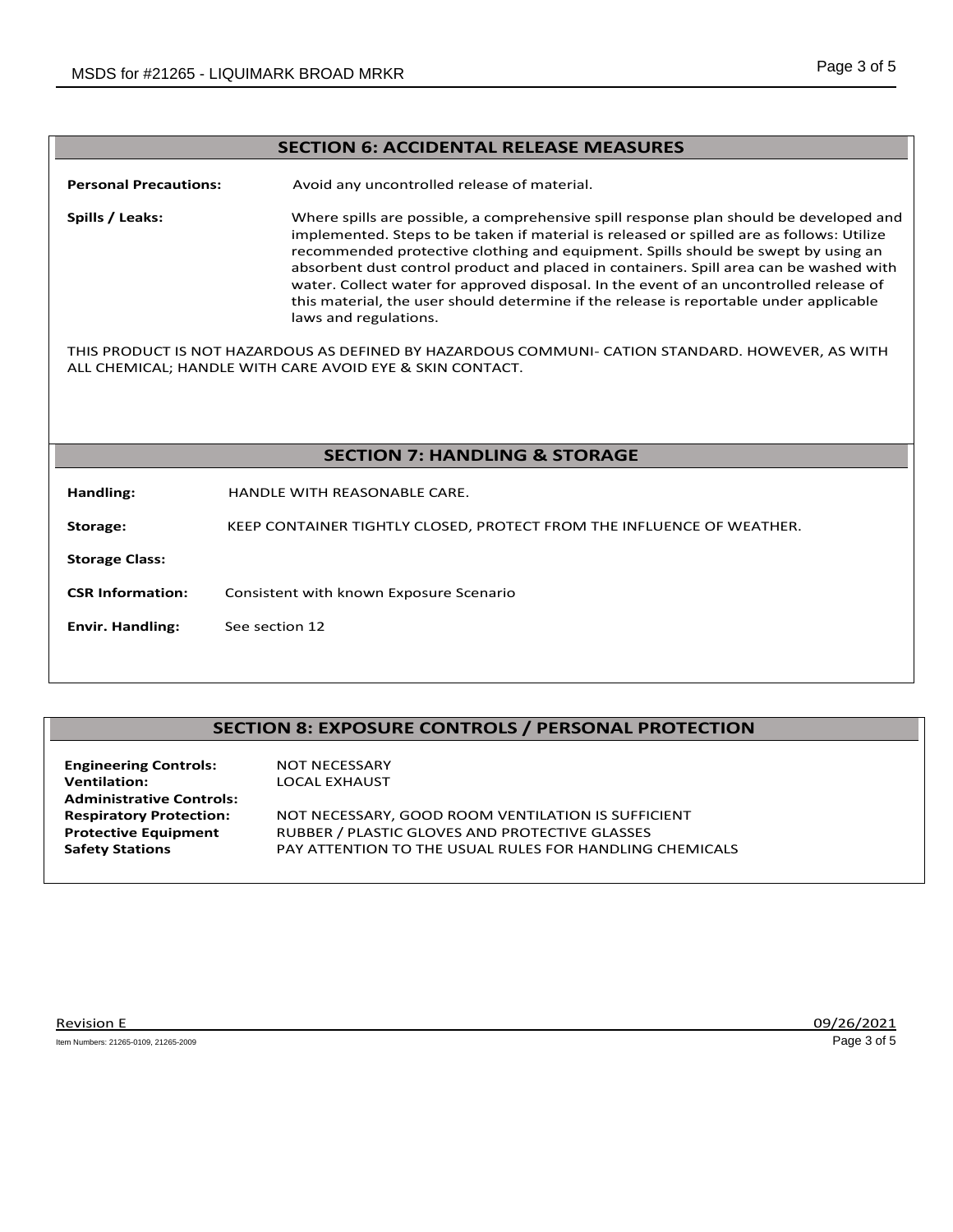# **SECTION 9: PHYSICAL AND CHEMICAL PROPERTIES**

| <b>Appearance and Odor:</b> | OD              |
|-----------------------------|-----------------|
| <b>Boiling Point:</b>       | 105             |
| <b>Surface Tension:</b>     | $32 -$          |
| % Volatile:                 | n/a             |
| Solubility in water:        | COI             |
| <b>Specific Gravity:</b>    | (H <sub>2</sub> |
| <b>Vapor Pressure:</b>      |                 |
| <b>Vapor Density:</b>       | (AIF            |
| <b>Evaporation Rate:</b>    | 1.0             |
|                             |                 |

**ADERLESS LIQUID Boiling Point:** 105-110° DEG C **Surface Tension:** 32-35 DYNE/CM **Solubility in water:** COMPLETE **Specific Gravity: (H2O=1, at 4 °C)** 1.00-1.060 **(AIR=1):** 1.5

# **SECTION 10: STABILITY AND REACTIVITY**

| Stability:                         | STA       |
|------------------------------------|-----------|
| <b>Polymerization:</b>             | WIL       |
| <b>Conditions to Avoid:</b>        | <b>NO</b> |
| <b>Chemical Incompatibilities:</b> | N/A       |
| <b>Hazardous Decomposition</b>     |           |
| <b>Products:</b>                   | NΩ        |

**STABLE Polymerization:** WILL NOT OCCUR **NONE**<br>N/A

**Products:** NO HAZERDOUS DECOMPOSITION PRODUCTS KNOWN

#### **SECTION 11: TOXICOLOGICAL INFORMATION**

**Effects to eyes:** N/A **Skin irritation:** N/A

**Oral:** NO DATA AVAILABLE. **Dermal:** NO DATA AVAILABLE.

**Chemical Safety Assessment (CSA):** N/D **Substance subject to authorization/restriction**: NO

#### **SECTION 12: ECOLOGICAL INFORMATION**

#### **No Data Available**

| Fish toxicitiy:           | NO DATA AVAILABLE. |
|---------------------------|--------------------|
| <b>Bacteria Toxicity:</b> | NO DATA AVAILABLE. |
| <b>Biodegredation:</b>    | NO DATA AVAILABLE. |

Item Numbers: 21265-0109, 21265-2009 Page 4 of 5